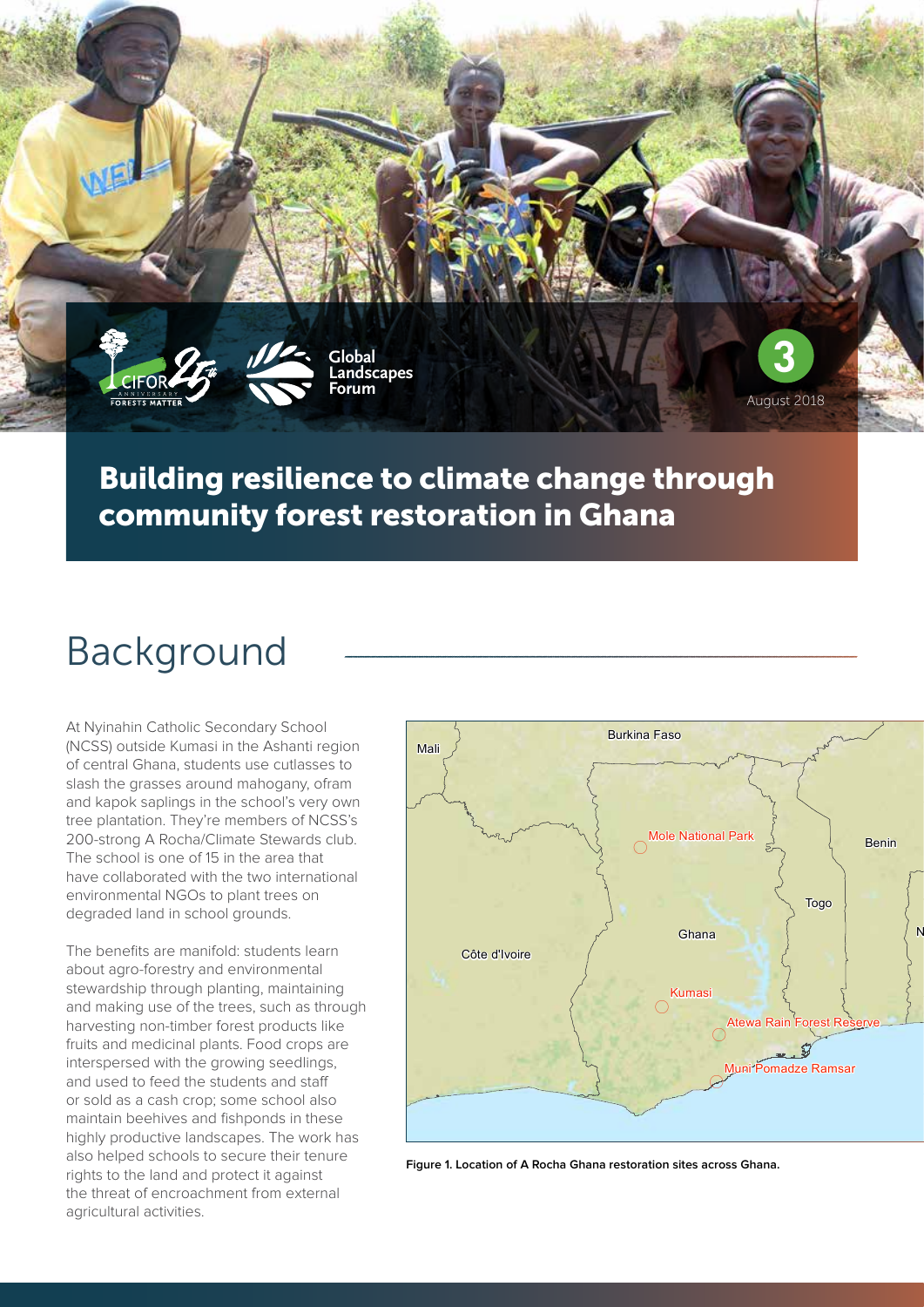In the bigger picture, climate change mitigation and adaptation is a key motivator for the work. Mr Sackey, Deputy Headmaster of neighbouring Nsutaman Catholic Senior High School, observes that some of his school's plantings failed because rain came late: a weather pattern he observed for three years running. This boosted his passion for the project even further: "The world is God's creation," he says, "and we must work together to protect it, and prevent the climate from changing further." He's now retired, but has no intention of leaving the project, which he considers his "fourth daughter".

A Rocha Ghana has worked since 2006 to support communities across three regions of the country to protect biodiversity on the land they own and manage, and build their resilience towards the impacts of climate change. Alongside the aforementioned program with schools and communities in the Ashanti region, they also work with people in the dry savannahs surrounding Mole National Park in the north of the country to restore drought- and fire-resistant indigenous species that have been felled for timber, firewood and agricultural expansion. A project has also been initiated on the coast, centered on the Muni-Pomadze Ramsar site in Winneba, which is considered to be a wetland of international importance under the Ramsar convention. There, A Rocha works with fishing communities to restore the mangrove, cassia and acacia trees that have been decimated by charcoal production, firewood collection, bush burning, inappropriate farming practices and illegal hunting.

## Perspectives on success

Since the program's inception in 2006, over 137.8ha of terrestrial land has been reforested across 18 sites, with a success rate of around 75%. 10ha of degraded mangrove forest have also been replanted, with a 65% success rate. According to Jacqueline Mbawine, a fundraiser and scientific officer for A Rocha Ghana, these trees will absorb approximately 22,492 tons of CO2 over their average lifespan of 50 years, representing a big win for climate change mitigation.

Another important outcome for the project is enhanced community awareness about the importance of conserving biodiversity and other natural resources on their lands. Zakariah Joe Abubakari, who is a coordinator for one of the sites in Damongo in Northern Ghana, says "I like the trees and I see the benefit for our nation. I know it will take a long time – but there's no food for the lazy man.''

The initiative has also helped build career paths for a number of the students involved – many have gone on to study environmental science and natural resource management, and to work for conservation organizations. Indeed, most of A Rocha Ghana's current staff members were involved in A Rocha/Climate Stewards while at high school. Abigail Frimpong, a former club member who now works for Conservation Alliance, says "The A Rocha School Club provided me with a practical and exciting perspective on conservation. My experience in the club etched in me a lasting desire to do more for Mother Nature and inspire others to do the same."

Through the introduction of new options for generating livelihoods, many participants now have alternative sources of income to the farming and/or fishing that they traditionally relied on. This provides them with valuable financial flexibility and resilience in the case of incidents such as crop failure, which are increasingly common in the context of climate change. Ekua Kitseaba, a mother of five and grandmother of three who took part in the mangrove restoration project, observes: "With the livelihood support in snail rearing that I received from the project, I can now earn my own money and not depend on my children."

Improved ecosystem services from restoration are also impacting community livelihoods for the better. "We have seen that there is improvement in the fish stocks since we started planting the mangroves," says Wisdom Klutse, a fisherman from Akosua village. "This makes us fisherfolk happy, because we know our lives will improve as a result."

Mbawine says that the projects have prompted shifts in gender roles and improvements in family living conditions, by giving women opportunities to procure their own independent income sources. Afsha Alhadji Dramani, a farmer on a Climate Stewards tree-planting site at Larabanga in Northern Ghana, has seven children and is one of her husband's two wives, so resources to pay for her children's education are understandably scarce. Through the project, Dramani planted native mahogany, kapok and dawadawa on a one-acre plot given to her by her husband, and was given free soya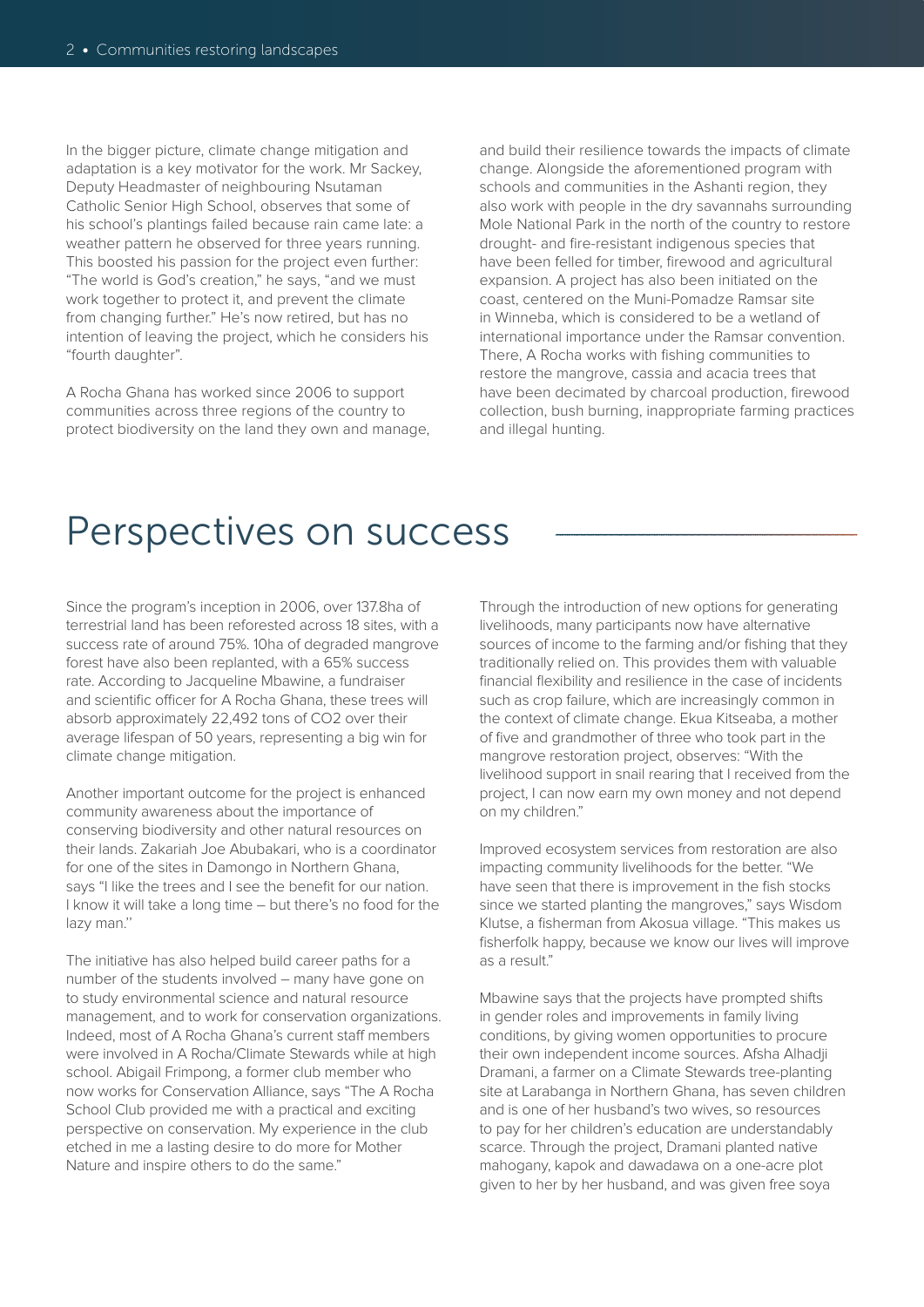seeds to plant around the seedlings. She was then able to sell surplus beans from these plants to finance her children's education.

Now that the trees have grown, it's too shady to grow crops beneath them. But Dramani likes the cool shade on her land, and is proud of what she has achieved. "If we were given support I would plant more trees," she says. "We have birds and butterflies. Before, the place was bare; now we have forest."

Mbawine attributes the program's success to its participatory approach. "It is essential to get community buy-in, where communities feel that they are a part of the project and can take responsibility for the initiatives being introduced," she says. Awareness-building, about the risks and challenges that communities stand to face if they do not take action now, also helped to motivate community involvement, as well as the provision of practical and profitable opportunities to build livelihoods while restoring forest cover, she says.

## Challenges

When mangrove restoration began in the Muni Lagoon in 2013, both red (Rhizophora) and white (Avicennia) mangroves were planted, as the site was said to originally support both varieties. However, around 80% of the white mangroves that were planted did not survive. Possible causes were very high salinity levels due to poor rains, which meant there was not enough fresh water coming into the lagoon; exceptionally high tides; grazing from domestic animals (goats and sheep); and a disease that seemed to be attacking only the white mangrove seedlings, says Mbawine.

In response to this challenge, subsequent planting sessions were carried out during the months when the tides were lower, and only red mangroves were planted, as they seemed to be better adapted to the site and had a much higher survival rate. The area was also fenced off to prevent grazers from chewing on the leaves once the mangroves had established. Unfortunately, project organizers were unable to find out more about the suspected disease affecting the white mangroves, because they lacked the resources to carry

out the research required. However, opportunities are being sought to explore this issue in future projects, says Mbawine.

In the terrestrial landscapes, trampling from elephants and cattle, poor rains and wildfires also contributed to the loss of some of the trees planted. Says Abubakari, "Keeping trees alive in this environment is not easy" – especially as climate change makes weather patterns more unpredictable.

It is essential to get community buyin, where communities feel that they are a part of the project and can take responsibility for the initiatives being introduced."  $\sum_{j}$ 

– Jacqueline Mbawine Fundraiser and scientific officer for A Rocha Ghana



**Photo 1. Women distributing mangrove tree seedlings at a planting site in Muni-Pomadze.**